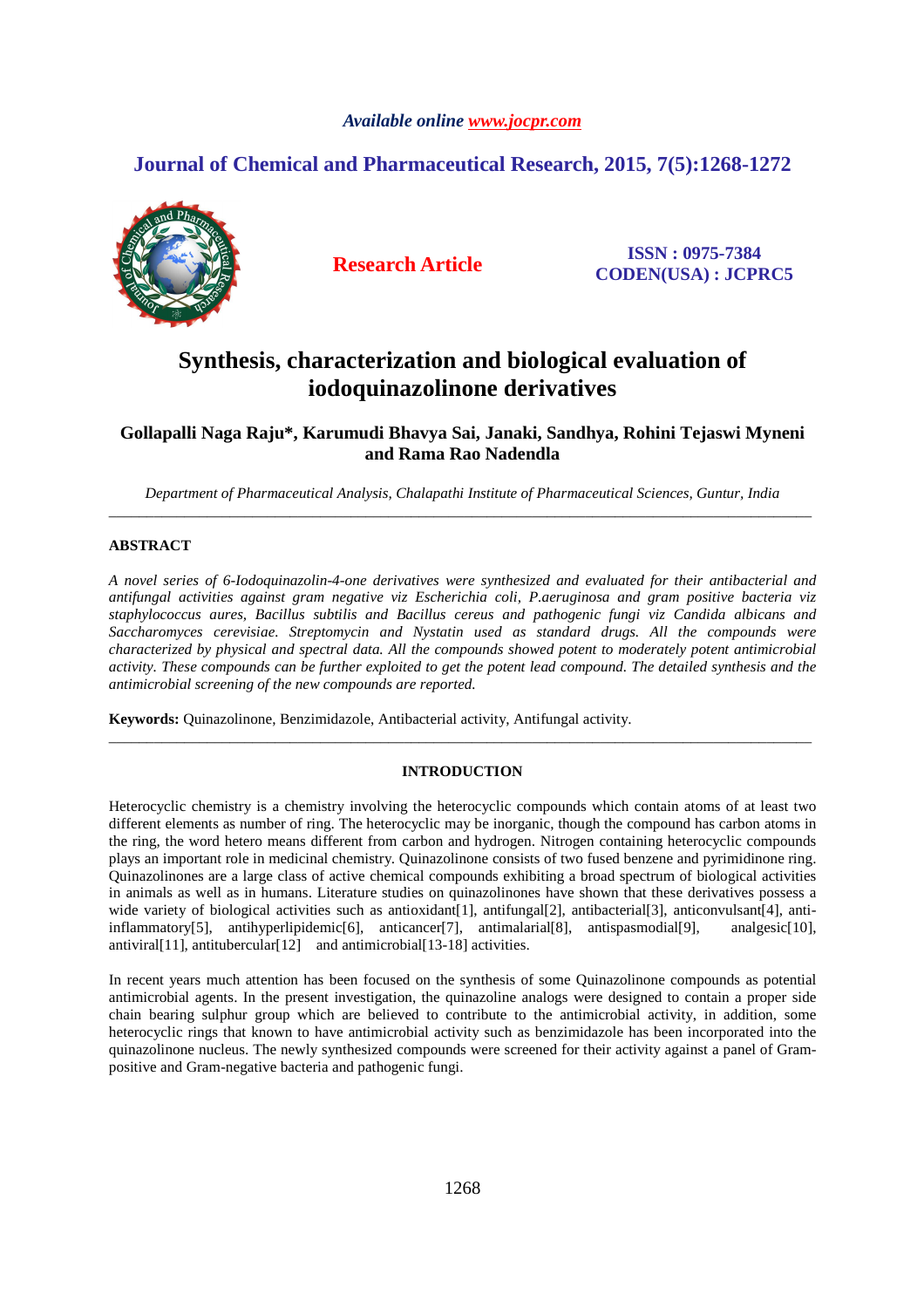# *\_\_\_\_\_\_\_\_\_\_\_\_\_\_\_\_\_\_\_\_\_\_\_\_\_\_\_\_\_\_\_\_\_\_\_\_\_\_\_\_\_\_\_\_\_\_\_\_\_\_\_\_\_\_\_\_\_\_\_\_\_\_\_\_\_\_\_\_\_\_\_\_\_\_\_\_\_\_* **EXPERIMENTAL SECTION**

The melting point of the compounds was determined in open capillary tube and values are uncorrected. Microanalyses were conducted on a Heraeus instrument; results are within  $\pm$  0.4% of the theoretical values. TLC was carried out on a precoated plate (silica gel 60F-254, Merck) and spots were visualized with Iodine (or) UV light. IR spectra were recorded in KBr discs on a Brooker FTIR Spectrophotometer. The purity of the newly synthesized compounds was evidenced by HPLC (Agilent) and their elemental analysis was generally found to be in agreement with the structure. 1H-NMR spectra were recorded on a JOEL-JNM EX-90 FT-NMR, (90 MHZ) Spectrometer in  $CDCl<sub>3</sub>/DMSO-d6$  as a solvent, the chemical shifts( $\delta$ ) are expressed in ppm using TMS as internal standard. All the solvents used were of analytical grade.

## **2-Amino-3-(4-chlorophenyl)-6-iodoquinazolin-4(3H)-one (IQZN-1):**

A solution of IQZN (3-(4-Chlorophenyl)-6-iodo-2-mercaptoquinazolin-4(3H)-one) (2.07 g, 0.005 mol) in formamide (20 ml) was heated under reflux for 20 h. On cooling, the obtained precipitate was filtered (Fig 1), washed with water and crystallized from ethanol (Table 1, 2). <sup>1</sup>H NMR (DMSO-d<sub>6</sub>):  $\delta$  5.92 (brs, 2H, NH2), 7.41 (d, 1H, J = 7.5 Hz, Quin-11), 7.52 (d, 2H, J = 8.5 Hz, Ar-H), 7.67 (d, 2H, J = 8.5 Hz, Ar-H), 8.04-8.19 (dd, 1H, J = 2, 7.5 Hz, Quin-11), 8.31 (d, 1H,  $J = 2$  Hz, Quin-H).

## **2-(2-Oxopropylthio)-3-(4-chlorophenyl)-6-iodoquinazolin-4(3H)-one (IQZN-2):**

To a solution of IQZN (3-(4-Chlorophenyl)-6-iodo-2-mercaptoquinazolin-4(3H)-one) (4.15 g, 0.01 mol) in dry acetone (50 ml), anhydrous potassium carbonate (2.0 g) was added, followed by chloroacetone (0.015 mol). The reaction mixture was heated under reflux for 20 h, filtered while hot and the filtrate was concentrated in *vacuo* (Fig 1). The separated crude product was filtered, dried and crystallized from ethanol (Table 1, 2). <sup>1</sup>H NMR (CDCl<sub>3</sub>): δ 2.15 (s, 3H, CH<sub>3</sub>CO), 4.32 (s, 2H, CH<sub>2</sub>CO), 7.41 (d, 1H, J = 7.5 Hz, Quin-H), 7.53 (d, 2H, J = 8.5 Hz, Ar-H), 7.68  $(d, 2H, J = 8.5 Hz, Ar-H), 8.02-8.18 (dd, 1H, J = 2, 7.5 Hz, Quin-H), 8.31 (d, 1H, J = 2 Hz, Quin-H).$ 

## **3-(4-Chlorophenyl)-6-iodo-2-mercaptoquinazolin-4(3H)-thione (IQZN-3):**

To a solution of IQZN (3-(4-Chlorophenyl)-6-iodo-2-mercaptoquinazolin-4(3H)-one) (4.145 g in 0.01 mol) in dry xylene (40 ml) phosphorous pentasulfide (2.3 g, 0.01 mol) was added. The reaction mixture was refluxed for 18 hr, cooled and solvent was evaporated under *vacuo*. The obtained solid was treated with acidulated cold water (100 ml) with stirring for 15 min (Fig 1). The obtained solid was filtered, washed with water, dried and crystallized from ethanol (Table 1, 2). 1H NMR (DMSO-d<sub>6</sub>):  $\delta$  7.38 (d, 1H, J = 7.5 Hz, Quin-H), 7.52 (d, 2H, J = 8.5 Hz, Ar-H), 7.66 (d, 2H, J = 8.5 Hz, Ar-H), 8.06-8.19 (dd, 1H, J = 2, 7.5 Hz, Quin-H), 8.29 (d, 1H, J = 2 Hz, Quin-H), 12.3 (brs,<sup>1</sup>H, NH).

### **3-(4-Chlorophenyl)-6-iodo-2[N-4-bromophenyl)carbamoylthio]-4-(3H)-quinzolin-4-one (IQZN-4):**

To a solution of IQZN (3-(4-Chlorophenyl)-6-iodo-2-mercaptoquinazolin-4(3H)-one) (4.14 g, 0.01 mol) in acetone (60 ml), anhydrous  $K_2CO_3$  (2.0 g) was added, followed by the appropriate *N*-(4-bromophenyl)-2-chloroacetamide (0.012 mol). The reaction mixture was heated under reflux for 20 h, then filtered while hot and the filtrate was concentrated in *vacuo* (Fig 1). The separated solid was filtered, washed with water, dried and crystallized from the suitable solvent (Table 1). <sup>1</sup>H NMR (DMSO-d<sub>6</sub>): 4.28 (s, 2H, S-CH<sub>2</sub>CO), 7.08-7.81 (m, 9H, Ar-H and Quin-H), 3.03-8.19 (dd, 1H, J = 2, 7.5 Hz, Quin-H), 8.31 (d, 1H, J = 2 Hz, Quin-H), 11.86 (brs, 1H, NH).

# **2-(2-Benzimidazolylmethylthio)-3-(4-chlorophenyl)-6-iodo-(3***H***)-quinazolin-4-one (IQZN-5):**

To a solution of IQZN (3-(4-Chlorophenyl)-6-iodo-2-mercaptoquinazolin-4(3H)-one) (2.07 g, 0.005 mol) in acetone (40 ml), anhydrous potassium carbonate (2.0 g) was added, followed by 2-chloromethylbenzimidazole (1 g, 0.0065 mol). The reaction mixture was heated under reflux for 20 h (Fig 1). The solvent was removed in *vacuo* and the obtained solid was crystallized from ethanol (Table 1, 2). <sup>1</sup>H NMR (DMSO-d<sub>6</sub>),  $\delta$  3.91 (s, 2H, S-CH2-Hetero), 7.26-7.72 (m, 10H, Ar-H, benzimidazole-H, NH and Quin-H), 8.05-8.19 (dd, 1H, J = 2, 7.5 Hz, Quin-H), 8.29 (d, 1H, J  $=2Hz$ , Quin-H).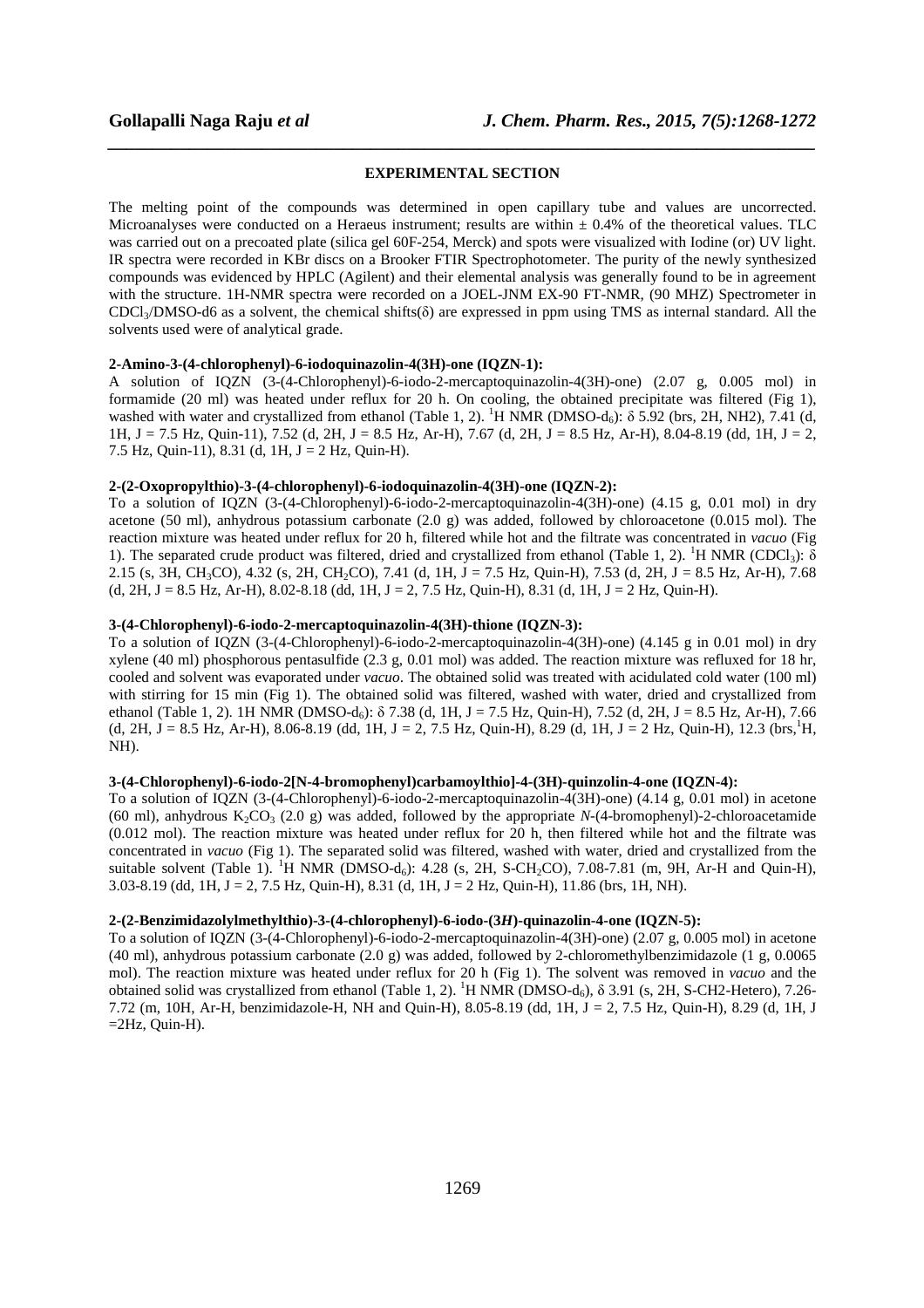

# *\_\_\_\_\_\_\_\_\_\_\_\_\_\_\_\_\_\_\_\_\_\_\_\_\_\_\_\_\_\_\_\_\_\_\_\_\_\_\_\_\_\_\_\_\_\_\_\_\_\_\_\_\_\_\_\_\_\_\_\_\_\_\_\_\_\_\_\_\_\_\_\_\_\_\_\_\_\_* **Figure 1: Synthesis of Iodoquinazolinone derivatives**

### **RESULTS AND DISCUSSION**

# **Chemistry:**

The synthetic strategy to obtain the target compounds **IQZN-1 – IQZN-5** is depicted in Schemes 1. The starting material IQZN (3-(4-Chlorophenyl)-6-iodo-2-mercaptoquinazolin-4(3H)-one) was treated with formamide to get 2- Amino-3-(4-chlorophenyl)-6-iodoquinazolin-4(3H)-one **(IQZN-1)**. Alkylation of IQZN (3-(4-Chlorophenyl)-6 iodo-2-mercaptoquinazolin-4(3H)-one) with chloroacetone gave the 2-oxopropylthio analog 2-(2-Oxopropylthio)-3- (4-chlorophenyl)-6-iodoquinazolin-4(3H)-one **(IQZN-2)**. 3-(4-Chlorophenyl)-6-iodo-2-mercaptoquinazolin-4(3H) one was treated with phosphorous pentasulphide in boiling xylene to afford the 4-thioxo derivative 3-(4- Chlorophenyl)-6-iodo-2-mercaptoquinazoline-4(3H)-thione **(IQZN-3)** in high yield. Treatment of IQZN (3-(4- Chlorophenyl)-6-iodo-2-mercaptoquinazolin-4(3H)-one) with *N*-(4-bromophenyl)-2-chloroacetamide (0.012 mol) afforded 3-(4-Chlorophenyl)-6-iodo-2[N-4-bromophenyl)carbamoylthio]-4-(3H)-quinzoline-4-one **(IQZN-4)**. Treatment of IQZN (3-(4-Chlorophenyl)-6-iodo-2-mercaptoquinazolin-4(3H)-one)with 2-chloromethyl benzimidazole afforded 2-(2-Benzimidazolylmethylthio)-3-(4-chlorophenyl)-6-iodo-(3*H*)-quinazoline-4-one **(IQZN-5)**.

| Table 1: The physiochemical properties of the synthesized compounds |  |  |  |  |  |  |  |  |  |
|---------------------------------------------------------------------|--|--|--|--|--|--|--|--|--|
|---------------------------------------------------------------------|--|--|--|--|--|--|--|--|--|

| Compd    | <b>Solvent</b>   | $\mathbf{M}.\mathbf{P}^0\mathbf{C}$ | Yield | Molecular formula          |
|----------|------------------|-------------------------------------|-------|----------------------------|
| $IOZN-1$ | Ethanol          | 240-242                             | 41    | $C_{14}H_9ClIN_3O$         |
| $IOZN-2$ | Ethanol          | 195-197                             | 68    | $C_{17}H_{12}ClIN_2O_2S$   |
| $IOZN-3$ | Ethanol          | 290-292                             | 70    | $C_{14}H_8ClIN_2S_2$       |
| $IOZN-4$ | Ethanol, dioxane | 245-247                             | 66    | $C_{22}H_{14}BrClIN_3O_2S$ |
| IOZN-5   | Ethanol          | 260-262                             | 40    | $C_{22}H_{14}ClIN_4OS$     |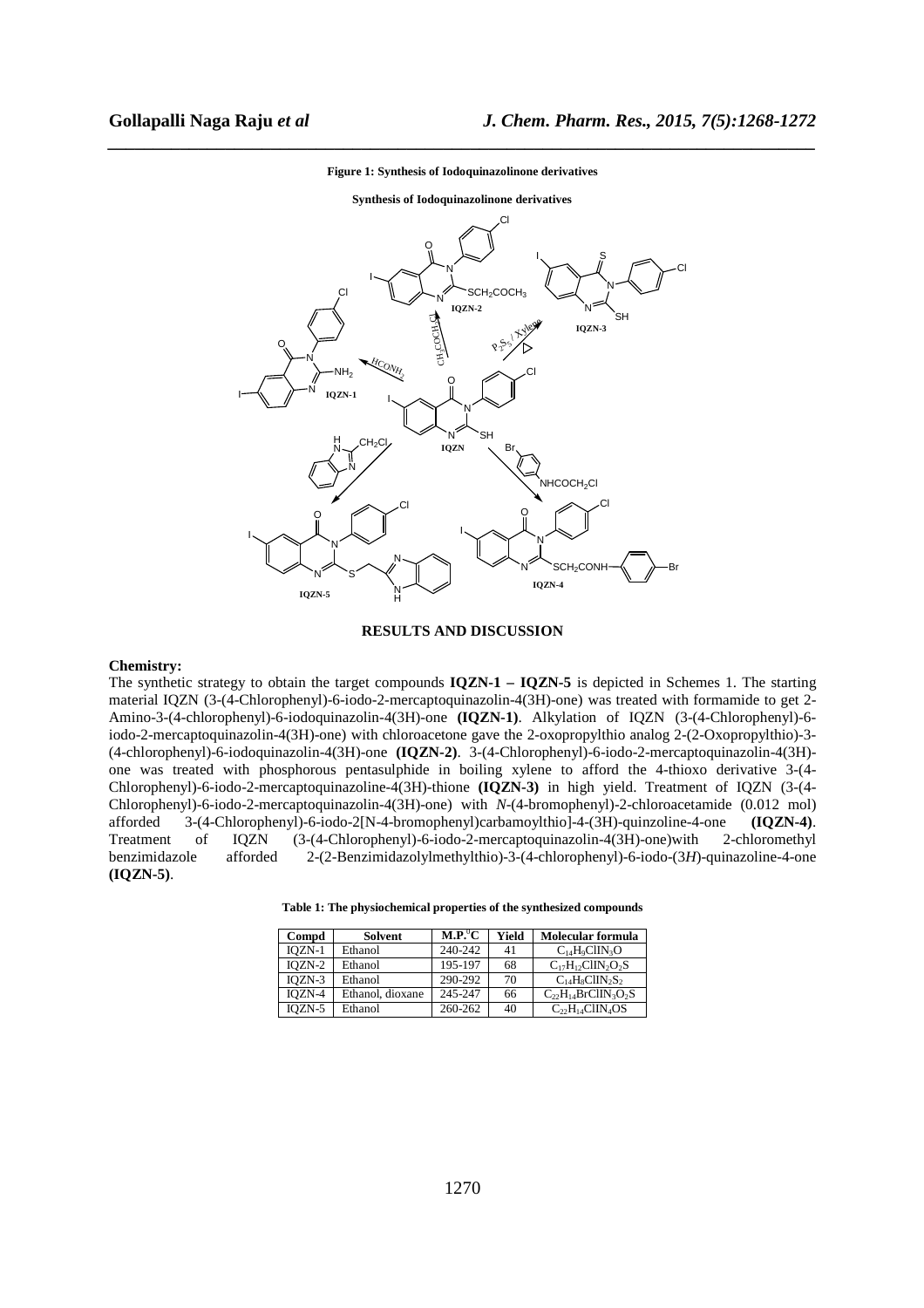# *\_\_\_\_\_\_\_\_\_\_\_\_\_\_\_\_\_\_\_\_\_\_\_\_\_\_\_\_\_\_\_\_\_\_\_\_\_\_\_\_\_\_\_\_\_\_\_\_\_\_\_\_\_\_\_\_\_\_\_\_\_\_\_\_\_\_\_\_\_\_\_\_\_\_\_\_\_\_* **Table 2: Mass spectral data of some compounds**

| Compd    | <b>MS</b> (Relative Intensity)                                                                        |
|----------|-------------------------------------------------------------------------------------------------------|
| $IOZN-1$ | m/z 397 (M+, 91.96), 399 (M + 2, 30.23), 258.3 (38.20), 244 (63.61).                                  |
| $IOZN-3$ | $m/z$ 430 (M+, 32.82), 432 (M + 2, 11.40); 319 (1.81), 287 (37.69), 144 (70.59).                      |
| IOZN-4   | $m/z$ 625 (M+, 0.71), 627 (M + 2, 0.23), 514 (14.31), 455 (6.47), 427 (9.31), 413 (3.61), 381 (2.12). |
| IOZN-5   | $m/z$ 544 (M+, 2.93), 427 (1.23), 413 (2.13), 381 (0.8).                                              |

#### **Antimicrobial Activity:**

All the tested compounds along with standard streptomycin and nystatin were screened *in-vitro* for antimicrobial activity against gram positive bacteria *Staphylococcus aureus* (ATCC 06538), *Bacillus subtilis* (RTCC 6633), *Escherichia coli* (ATCC 10536) and pathogenic fungi *Candida albicans* (ATCC 1023) and *Saccharomyces cerevisiae* (ATCC 9763).

Nutrient agar plates were seeded using 0.1 ml of overnight cultures. Cylindrical plugs were removed from agar plate using a sterile cork borer and 100 µg of the tested compounds (1 mg/ml, DMSO) were added to the well in triplicates. Blank solvent was used as control. Plates inoculated with tested bacteria were incubated at  $37^{\circ}$ C, while those of fungi were incubated at  $30^0$ C. Results were taken after 24 h of incubation and were recorded as average diameter of the inhibition zone in mm.

| Comp         | E. coli | S. aureus | <b>B.</b> subtilis | S. cerevisiae | C. albicans |
|--------------|---------|-----------|--------------------|---------------|-------------|
| IQZN-1       | $^{++}$ | $^{++}$   | $^{++}$            | $-$           | --          |
| $IQZN-2$     |         |           |                    | $-$           | $-$         |
| IQZN-3       |         |           | $^{++}$            |               | $^{++}$     |
| IQZN-4       | $^{++}$ | $^{++}$   | --                 |               | $-$         |
| $IQZN-5$     | $+++$   | $^{+++}$  | $+++$              | $+++$         | $+++$       |
| Streptomycin | $+++$   | $+++$     | $++$               | NT            | NT          |
| Nystatin     | NT      | NT        | NT                 | $^{++}$       | $+++$       |

**Table 3: Antimicrobial screening results for the tested compounds at 1 mg/ml concentration** 

*Inactive (inhibition zone < 10 mm), +, moderately activity (inhibition zone 10-15 mm), ++: active (inhibition zone 15-20 mm), +++: marked activity (inhibition zone > 20 mm), NT: not tested.*

# **CONCLUSION**

All of the newly synthesized compounds were subjected to antimicrobial screening by the *in vitro* cup-plate technique using Streptomycin and Nystatin as positive controls. Compound IQZN-5 showed remarkable activity toward the Gram negative bacteria *E. coli*. The Gram positive bacteria *S. aureus* and *B. subtilis* proved to be sensitive toward compounds IQZN-1 and IQZN-5. Compound IQZN-5 showed remarkable activity towards the used fungi *S. cerevisiae* and *C. albicans*. All of the aforementioned compounds showed antimicrobial activity comparable to the used positive control drug. In addition compounds IQZN-5 proved to be the most active broad spectrum antimicrobial agents in this study.

In conclusion, the present study revealed that attachment of benzimidazole to the quinazolinone nucleus could be useful as a template for further development through modification or derivatization to design more potent antimicrobial agents.

## **Acknowledgement**

The authors are grateful to Department of Pharmaceutical Analysis, Chalapathi Institute of Pharmaceutical Sciences, Guntur for providing facilities to perform this research work.

## **REFERENCES**

- [1] Venakata Ramana Reddy et al, *Int. J. Pharm. Sci. Rev. Res., 29(2); Article No. 01, Pages: 1-4,* **2014***.*
- [2] Ahmed Mahal et al, *World Journal of Organic Chemistry, Vol. 3, No. 1, 1-8,* **2015**
- [3] Nagaraju Gollapalli et al, *AJPAMC, 1(1), 48- 53,* **2013***.*
- [4] Mohamed F. Zayed, *Journal of Taibah University Medical Sciences, 9(2), 104–109*, *(***2014***)*
- [5] D. Channe Gowda et al, *Bioorganic & Medicinal Chemistry Letters* 25, 1072–1077, (**2015**)